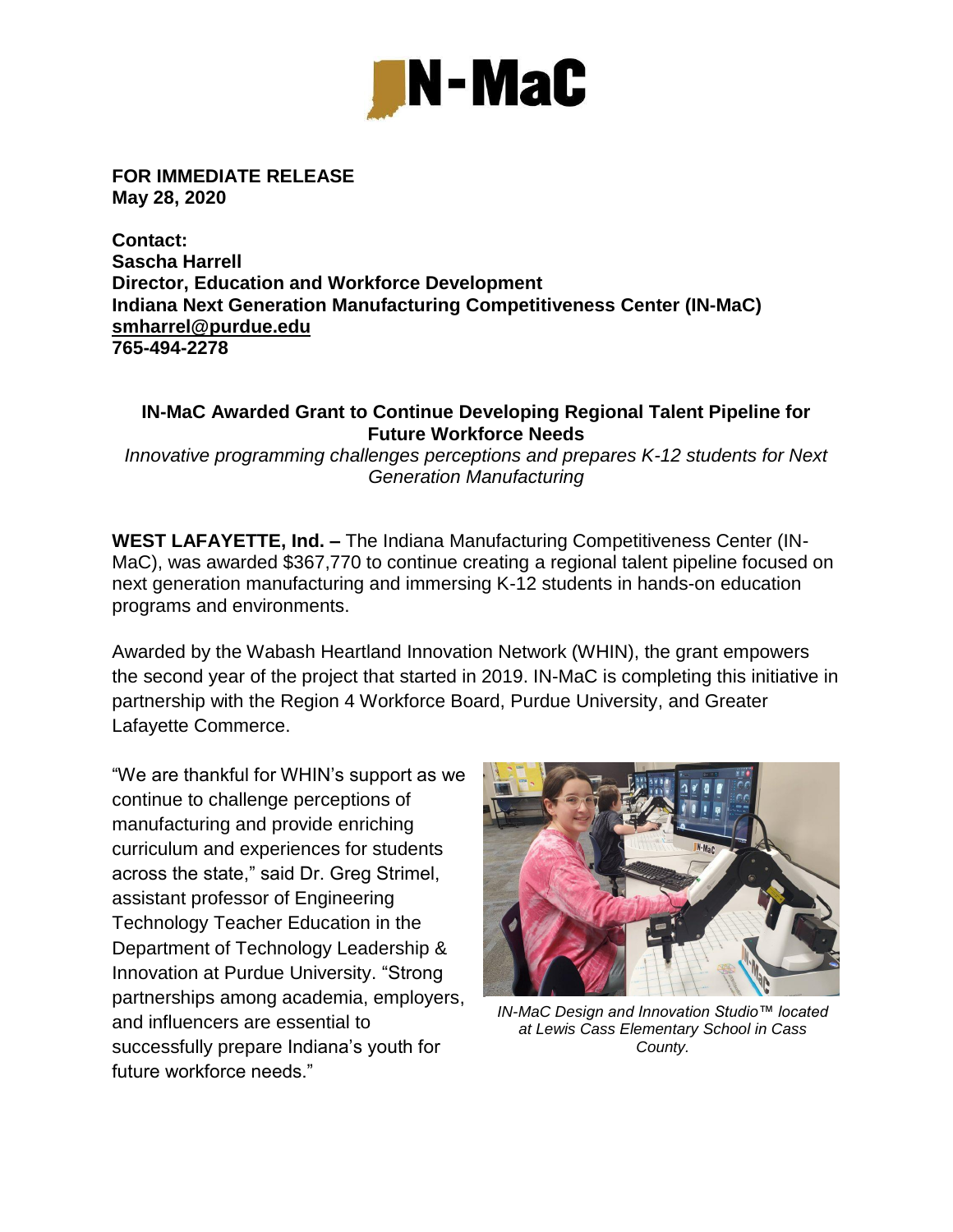

Year one of this initiative set the foundation with developing curriculum and identifying key educational partners in the region. IN-MaC Design and Innovation Studios™ were implemented at Prairie Crossing Elementary, Lewis Cass Elementary, Dayton Elementary and are scheduled for Pulaksi County and Carroll County. With five new studios for 2020-21. Purdue University, in partnership with IN-MaC designed curriculum and delivered training for these events as well as gathered data to complete presentations and publications.

"With WHIN's goal of establishing this region as the global epicenter of IoT and next generation manufacturing, we will need a talent pipeline that will be willing and able to hold careers made available from advancement in IoT technology," said Jessica Strasburger, WHIN regional engagement manager. "The activities happening because of this grant will be key in exposing and curating talent from the K-12 youth throughout the WHIN region that can work in coding, robotics, and smart manufacturing careers in the future."



Year two includes implementing robotics in manufacturing youth summer camps, continuing Manufacturing Week activities focused on career exploration and awareness for K-12

*IN-MaC Design and Innovation Studio™ located at Dayton Elementary School in Tippecanoe County.* 

students, expanding CoderDojo after school programs to introduce robotics and coding, and installing additional Design and Innovation Studios™ to provide IoT-enhanced active learning and additional data collection and research. These activities are structured with the intent to educate and inspire the emerging workforce, spark creative thinking and develop the essential skill sets critical for future careers in manufacturing. IN-MaC with Purdue's Dr. Greg Strimel are using the opportunities to evaluate further impact, skill development, and perception changes throughout this process.

"Providing equitable access to students and educators is key for the future workforce and those influencing students' career decisions," said Sascha Harrell, IN-MaC director for education and workforce. "If students are to excel in a fast-changing, global society, we must harness the technology resources they need to function in a digital age and prepare them for a future in Industry 4.0."